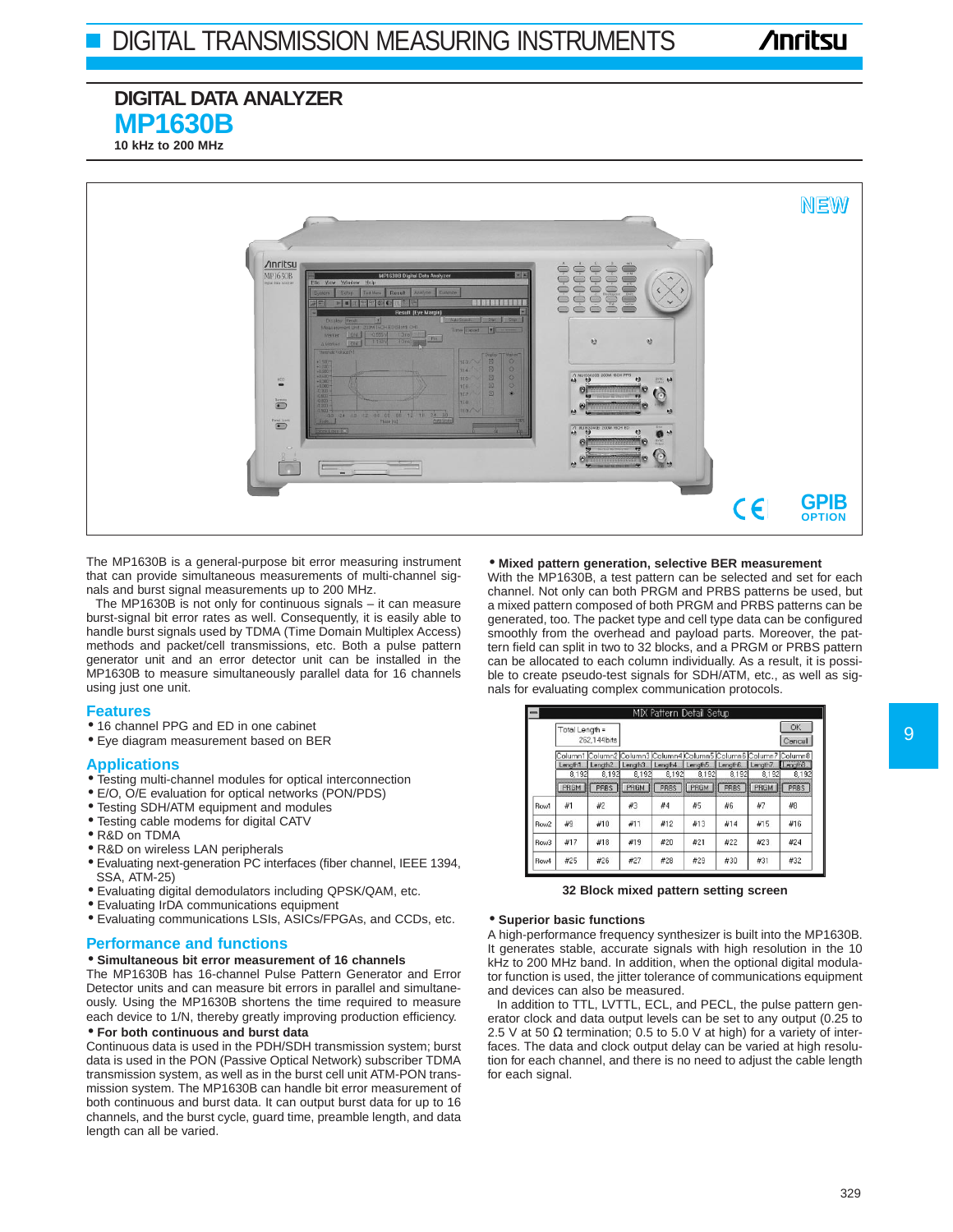# DIGITAL TRANSMISSION MEASURING INSTRUMENTS



**Pulse pattern generator clock interface screen** 



10 MHz (V: 800 mV/div, H: 2 ns/div) Clock delay: –5 to +5 ns/1 ns steps (averaged waveform)



• **Evaluating error correction function using burst error insertion**  In addition to having the earlier cyclic and single error-mode insertion functions, the MP1630B has burst-mode insertion functions, making it ideal for evaluating the efficiency of error-correction codes used by each type of communication protocol. In particular, it is especially effective for testing digital transmission methods used by broadcast satellites and mobile phones, etc.

• **Evaluating data waveform quality using eye margin measurement**  The MP1630B eye margin measurement function can automatically measure the threshold voltage and phase range below the specified error rate. It has two measurement modes: the Margin mode and the Diagram mode. These modes can be selected according to the application.







**Diagram mode** 

• **One-key/one-parameter operation using customized screens**  Measurement of general multi-channel data requires complex operations to manage the large number of measurement parameters. To make measurement settings simpler, the MP1630B has convenient customized screens based on the one-key/one parameter operation used previously in the Anritsu BERTS. It also has a Grouping function which groups together the same measurement items used for each channel. Common settings (all or pattern-only) are saved as files on the large internal hard disk.

|                                                                         | Customize                                                                    |
|-------------------------------------------------------------------------|------------------------------------------------------------------------------|
| [Setup1 (Slot1 Freqency):<br>$\frac{1}{2}$ kHz<br>200 000<br>Frequency  | Display Setup                                                                |
| Setup2 (Slot3 CH1 Clock)<br>Amplitude<br>2.000<br>Vpp                   | Result (Slot4 CH2)<br>Error Rate<br><b>INS</b><br>Ω<br>4.9898E-05            |
| Setup3 (Slot4 CH1 Clock)<br>Delay<br>$+0.0$<br>$\frac{1}{2}$ ns         | OM<br>Ο<br>4.9995E-05<br>Clock Loss                                          |
| "Setup4 (Slot3 CH14 Burst Trigger)<br>Delay<br>$\frac{a}{\sqrt{2}}$ bit | Sync Loss (PRGM)                                                             |
| Setup5 (Slot4 CH1 Pattern)<br>POS<br>Logic                              | Pattern Edit(Slot4 CH2)<br>Block:#1<br>Offset<br>Select<br>Pattern<br>w bits |
| "Setup6 (Slot3 CH1 Data)<br>Amplitude<br>2.000<br>Vpp                   | 0  0  0  0<br> 0  0  0 <br>10<br>Edit.                                       |

**Customized screen**

#### • **Powerful pattern editor function**

The MP1630B pulse pattern generator and error detector PRGM patterns can be edited easily using the keyboard, mouse, or cursor keys. There are three editing modes matching the various applications: Time, State, and Dump. The Time mode puts time on the horizontal axis and displays the pattern for each channel as a horizontal line. The State mode displays the data of channel 1 as the MSB and parallel 16 bits (corrected 1 bit from each channel at a time) as one data item. The Dump mode displays the pattern for the specified channel as a memory dump image using either binary or hexadecimal code.



**Pattern editor (time mode, input waveform)**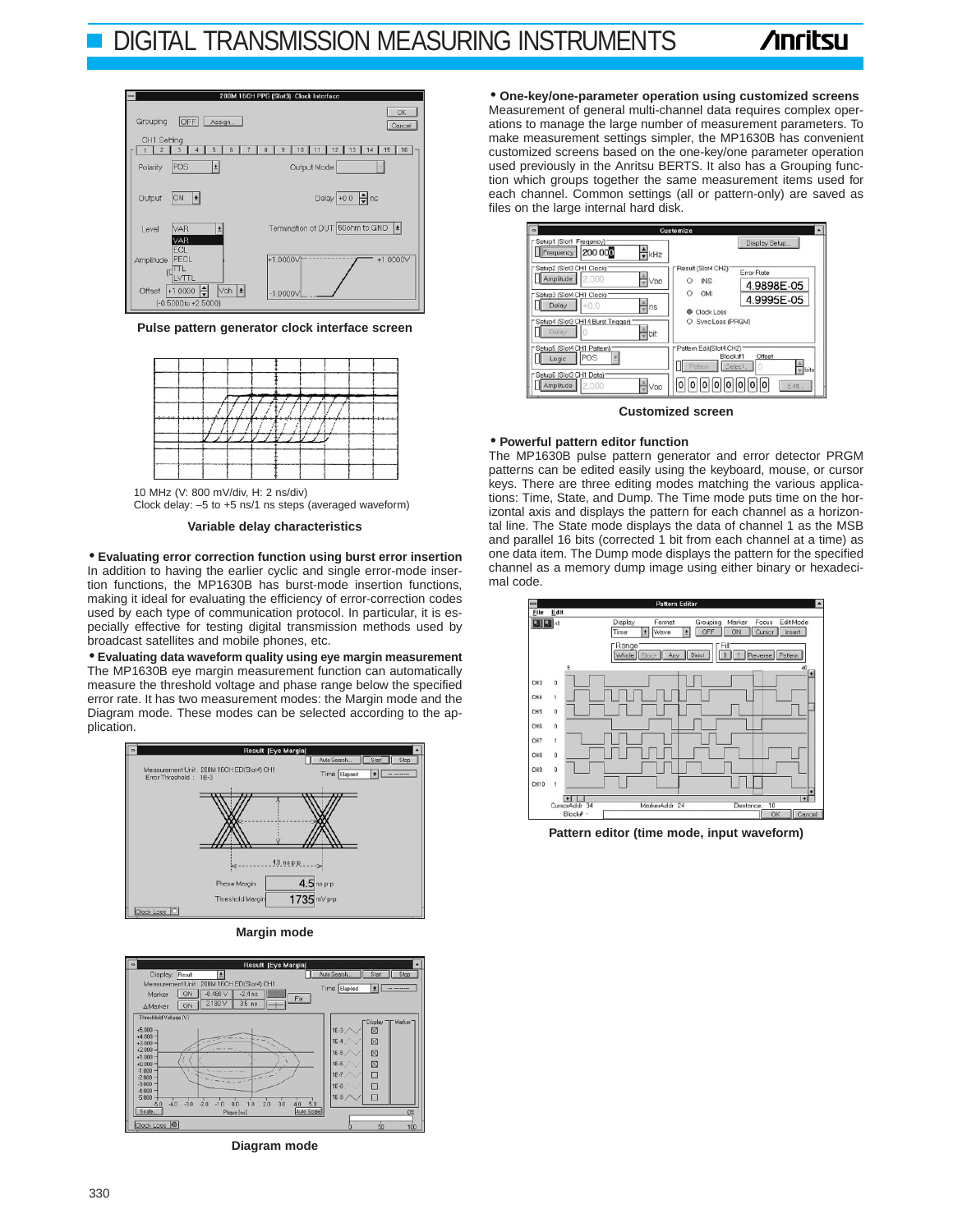## **Specifications**

| Clock                                                     | Internal<br>Operating frequency: 10 kHz to 200 MHz (accuracy: ±2 ppm)<br>Resolution: 1 kHz steps (>1 to 200 MHz), 100 Hz steps (10 kHz to 1 MHz)<br>External<br>Input frequency range: 10 kHz to 200 MHz<br>Input level: AC, 0.5 to 2.0 Vp-p (50 $\Omega$ ), BNC connector<br>External (at locked)<br>Input frequency range: 10 MHz $\pm$ 100 ppm, 64 kHz $\pm$ 100 ppm<br>Input level: AC, 0.5 to 2.0 Vp-p (50 $\Omega$ ), BNC connector                                                                                                                                                                                                                                                                                                                                                                                                                                                                                       |  |  |  |
|-----------------------------------------------------------|---------------------------------------------------------------------------------------------------------------------------------------------------------------------------------------------------------------------------------------------------------------------------------------------------------------------------------------------------------------------------------------------------------------------------------------------------------------------------------------------------------------------------------------------------------------------------------------------------------------------------------------------------------------------------------------------------------------------------------------------------------------------------------------------------------------------------------------------------------------------------------------------------------------------------------|--|--|--|
| Jitter modulation function<br>(option)                    | External modulation input<br>Modulation frequency range: 10 Hz to 1.3 MHz<br>Input level range (sine wave): $-1$ to +1 V (75 $\Omega$ ), BNC connector<br>Reference output (jitter-free output): AC, 1 Vp-p (50 $\Omega$ ), SMA<br>Jitter: 0 to 50.5 Ulp-p (clock frequency: >100 to 200 MHz) *Switchable to 50 Ul/2 UI range<br>STM-1 (example)<br>$[U p-p]$<br>50.5<br>50 UI range<br>50<br>Jitter amplitude<br>2 UI range<br>2.02<br>2<br>0.404<br>0.2<br>2.6 6.5<br>65<br>0.01<br>$0.1 \quad 0.5$<br>260<br>1300 [kHz]<br>Modulation frequency                                                                                                                                                                                                                                                                                                                                                                              |  |  |  |
| Test pattern (pulse pattern<br>generator, error detector) | PRBS Pattern: $2^n - 1$ (n: 7, 9, 11, 15, 20, 23, 31), variable mark ratio, logic selectable<br>Zero substitution pattern: 2 <sup>n</sup> (n: 7, 9, 11, 15); pattern length: n to $2^{n} - 1$ , logic selectable<br>PRGM pattern: 2 to 65,536 bits/channel bit length, logic selectable<br>Mixed pattern: Mixed PRGM and PRBS pattern, logic selectable<br>*Block numbers: 2 to 32 [PRGM bit length/block: 8 to 8,912 bits; PRBS bit length/block: 8 to 131,072 bits<br>(depend on block numbers)]<br>PON pattern [TDMA test patterns with preamble inserted in ahead of Mixed patterns (PRGM and PRBS)]<br>Preamble (1010): 0 to 64 bits; guard time: -2,097,083 to 2,097,067 bits (1 bit resolution)<br>Burst mode: Internal (burst cycle: 0.1 to 10 ms), external (enable length: 8 to 2,097,144 bits)<br>Pattern edit function<br>Edit mode: Dump, timing diagram, state table<br>Edit results storage: Internal HDD or FDD |  |  |  |
| Error insertion                                           | Each channel, simultaneous or independently<br>Error type: Normal, burst<br>Normal mode (internal: cyclic or single, external)<br>Error rate: $10^{-n}$ (n: 3 to 9)<br>Insert area: Entire area, selected blocks (in Mixed pattern or PON pattern)<br>Burst mode (internal/external)<br>Error rate: $10^{-n}$ (n: 2 to 9)<br>Internal enable length: 20 to 140 ms (resolution: 20 ms)<br>Internal cycle: 1 to 10 s (resolution: 1 s)<br>External mode: Error of specified rate inserted in external signal enable period                                                                                                                                                                                                                                                                                                                                                                                                        |  |  |  |
| Data/clock output                                         | Output No.: 16 (multipin connector), output on/off and logic selectable<br>Output waveform: NRZ (data), RZ (clock)<br>Output level: ECL, PECL, TTL, LVTTL, VAR<br>VAR range<br>Amplitude: 0.5 to 5 V (10 mV steps, high impedance), 0.25 to 2.5 V (5 mV steps, 50 $\Omega$ )<br>Offset: $-4.5$ to + 5 V (5 mV steps, high impedance), $-2.25$ to + 2.5 V (2.5 mV steps, 50 $\Omega$ )<br>Rise/fall times (typ.): 1.3 ns (1 Vp-p, 50 $\Omega$ termination)<br>Clock delay: $-5$ to $+5$ ns (100 ps steps)<br>Data skew: $-5$ to $+5$ ns (100 ps steps)                                                                                                                                                                                                                                                                                                                                                                           |  |  |  |
| Data/clock input                                          | Input No.: 16, logic selectable, multipin connector<br>Input waveform: NRZ (data), RZ (clock)<br>Input level: ECL, PECL, TTL, LVTTL, VAR<br>VAR input range<br>Amplitude: 0.5 to 5 V (50 $\Omega$ )<br>Threshold level: $-5$ to $+5$ V (5 mV steps, in 50 $\Omega$ to GND termination)<br>Clock delay: $-5$ to $+5$ ns (100 ps steps)                                                                                                                                                                                                                                                                                                                                                                                                                                                                                                                                                                                           |  |  |  |
| Measurement data                                          | Channel No.: 16 channels simultaneous measurement (selectable measurement channels)<br>Signal format: Continuous or burst (internal/external)                                                                                                                                                                                                                                                                                                                                                                                                                                                                                                                                                                                                                                                                                                                                                                                   |  |  |  |
| Bit error measurement                                     | Error detection: All, insertion, omission<br>Measurement region: All, PRGM, PRBS selectable, and each block selectable with block configuration<br>Display<br>Error rate: 0 x 10 <sup>-16</sup> to 1.0000 x 10 <sup>0</sup><br>Error count: 0 to 9999999, 1.0000 x 10 <sup>7</sup> to 9.9999 x 10 <sup>16</sup><br>Error interval: 0 to 9999999, 1.0000 x 10 <sup>7</sup> to 9.9999 x 10 <sup>16</sup><br>Error free interval: 0.0000 to 100.0000%<br>Error performance: ITU-T Rec. G.821<br>Measurement mode: Single, repeat, untimed (1 second to 99 days 23 hours 59 minutes 59 seconds)<br>Auto sync: ON/OFF switchable [threshold value: 1 x 10 <sup>-n</sup> (n: 2 to 8)], with autosearch function                                                                                                                                                                                                                       |  |  |  |
| Alarm measurement                                         | Detected items: Power loss, clock loss, pattern sync loss (PRGM, PRBS)                                                                                                                                                                                                                                                                                                                                                                                                                                                                                                                                                                                                                                                                                                                                                                                                                                                          |  |  |  |

Continued on next page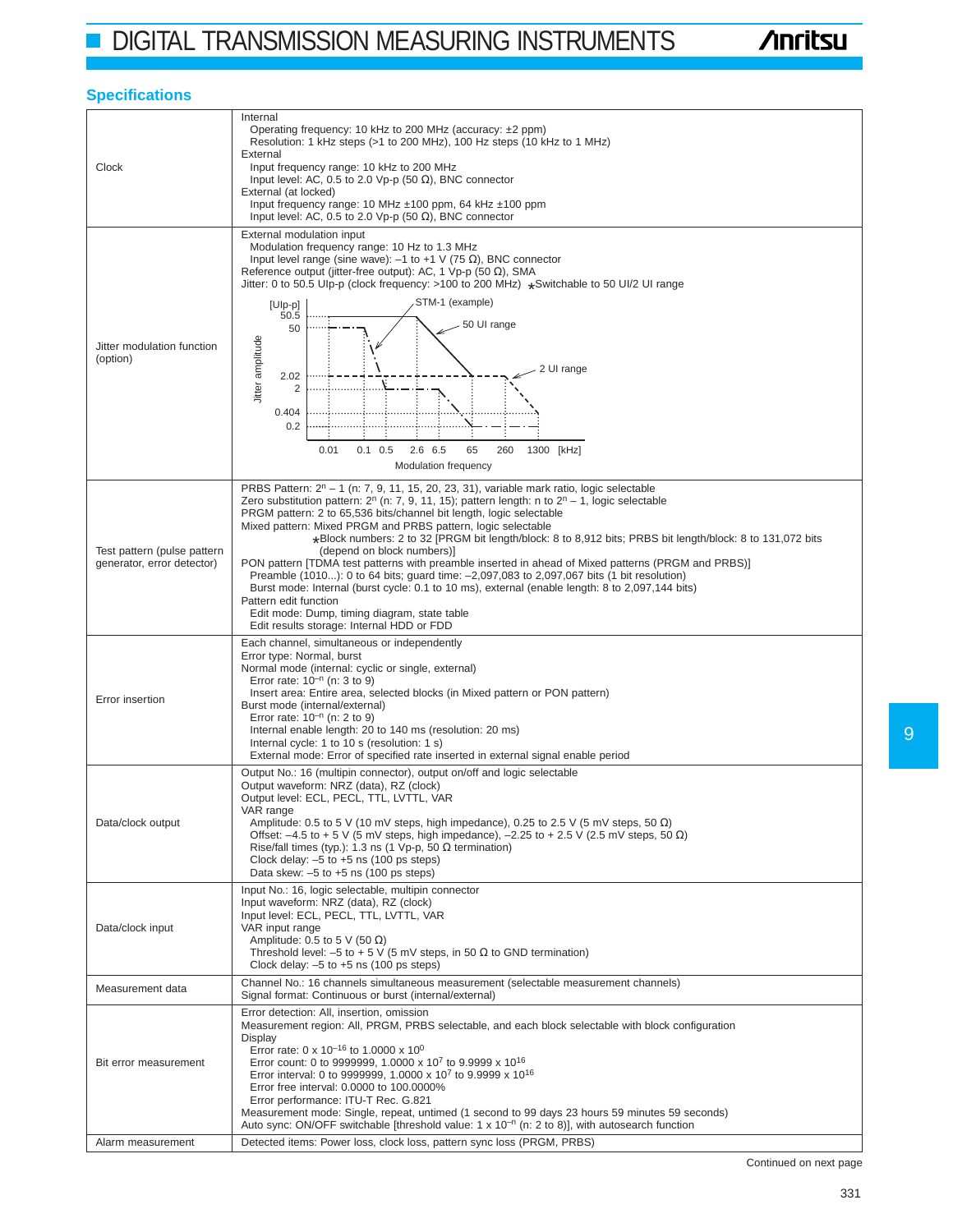# **DIGITAL TRANSMISSION MEASURING INSTRUMENTS**

**/inritsu** 

| Frequency measurement                      |                               | Measurement range: 10 kHz to 200 MHz<br>Effective digits: 6 digits<br>Resolution: 100 Hz<br>Accuracy: $\pm$ (1 count $\pm$ 10 ppm)                                                                                                                                                                                                                                                                                                                                                                                                                                                                                                    |  |  |  |  |
|--------------------------------------------|-------------------------------|---------------------------------------------------------------------------------------------------------------------------------------------------------------------------------------------------------------------------------------------------------------------------------------------------------------------------------------------------------------------------------------------------------------------------------------------------------------------------------------------------------------------------------------------------------------------------------------------------------------------------------------|--|--|--|--|
| Eye margin measurement<br>(based on BER)   |                               | Measures eye margin or eye diagram of specified data (1 channel)<br>Eye margin: Displays threshold margin and phase margin as numeric values<br>Eye diagram: Displays width of eye aperture as two-dimensional graph using bit-error measurement                                                                                                                                                                                                                                                                                                                                                                                      |  |  |  |  |
| Delay measurement                          |                               | Mode: Single/repeat<br>Unit: Time/bit numbers<br>Range<br>Time: 0 to 999 us (1 us steps), 1 to 999 ms (1 ms steps), 1 to 10 s (1 s steps)<br>Bits: 231 bits (max.)<br>Time out: 0.5, 1, 2, 5, 10 s                                                                                                                                                                                                                                                                                                                                                                                                                                    |  |  |  |  |
| I/O signal for<br>burst BER<br>measurement | Pulse<br>pattern<br>generator | External burst input<br>Level: TTL (H: Enable, L: Disable), BNC connector<br>Burst trigger output (index signal for each burst data)<br>Output No.: 16 (for each data output), bit delay function<br>Level: ECL, $-2$ V (50 $\Omega$ ), multipin connector<br>Auxiliary output (PON system envelope, or AGC reset signal; usable as normal control signal)<br>Output No.: 8 (selectable channel), 1 (OR output for each channel), bit delay function, logic selectable<br>Level: ECL or TTL (≤100 Mb/s), multipin connector                                                                                                           |  |  |  |  |
|                                            | Error<br>detector             | Burst trigger input<br>Input No.: 16 (for each data input)<br>Level: ECL, $-2 \vee (50 \Omega)$ , multipin connector                                                                                                                                                                                                                                                                                                                                                                                                                                                                                                                  |  |  |  |  |
| Other I/O signals                          |                               | Sync signal output (pulse pattern generator, error detector)<br>Sync source: 1/1 clock, 1/8 clock, PRGM pattern, PRBS pattern<br>Level: $0/-1$ V (50 $\Omega$ ), BNC connector<br>External error input (pulse pattern generator)<br>Error mode: Normal, burst<br>Level: TTL, BNC connector<br>Trigger output (pulse pattern generator)<br>Trigger source: Unique pattern index for delay measurement or pattern block index in MIX/PON pattern<br>Level: $0/-1$ V (50 $\Omega$ ), multipin connector<br>Trigger input (error detector)<br>Trigger source: For delay measurement<br>Level: $0/-1$ V (50 $\Omega$ ), multipin connector |  |  |  |  |
| System environment                         |                               | Platform: Microsoft Windows operating system version 3.1<br>Display: Color LCD, touch screen, 640 x 480 dots, 256 colors<br>Printer: Parallel port for printer, D-sub 25-pin connector<br>Keyboard: 101 keys (English), PS2 mini-DIN 6-pin connector<br>Mouse: Serial, PS2 mini-DIN 6-pin connector<br>FDD: 2 mode (1.44 MB, 740 KB)<br><b>HDD</b><br>C drive: $\geq$ 1,380 MB (for measurement data, patterns)<br>D drive: 30 MB (not released to user, interface: IDE)                                                                                                                                                              |  |  |  |  |
| Remote control                             |                               | RS-232C (standard), GPIB (option): IEEE488.2, Ethernet (option): 10 Base-T                                                                                                                                                                                                                                                                                                                                                                                                                                                                                                                                                            |  |  |  |  |
| Other functions                            |                               | Sound: When error or alarm detected, panel lock function, self check function                                                                                                                                                                                                                                                                                                                                                                                                                                                                                                                                                         |  |  |  |  |
| <b>EMC</b>                                 |                               | EN55011: 1991, Group 1, Class A<br>EN50082-1: 1992<br>Harmonic current emissions: EN61000-3-2 (1995)                                                                                                                                                                                                                                                                                                                                                                                                                                                                                                                                  |  |  |  |  |
| Safety                                     |                               | EN61010-1: 1993 (Installation Category II, Pollution Degree II)                                                                                                                                                                                                                                                                                                                                                                                                                                                                                                                                                                       |  |  |  |  |
| Power                                      |                               | 100 to 120/200 to 240 Vac, 47.5 to 63 Hz, ≤1,000 VA                                                                                                                                                                                                                                                                                                                                                                                                                                                                                                                                                                                   |  |  |  |  |
| Dimensions and mass                        |                               | 426 (W) x 221.5 (H) x 451 (D) mm, ≤29 kg                                                                                                                                                                                                                                                                                                                                                                                                                                                                                                                                                                                              |  |  |  |  |
| Operating temperature                      |                               | 5° to 40°C                                                                                                                                                                                                                                                                                                                                                                                                                                                                                                                                                                                                                            |  |  |  |  |

The specifications are with the MU163000A (200M Clock Generator Unit), MU163020B (200M 16CH Pulse Pattern Generator Unit), and MU163040B (200M 16CH Error Detector Unit) installed in the MP1630B main frame.